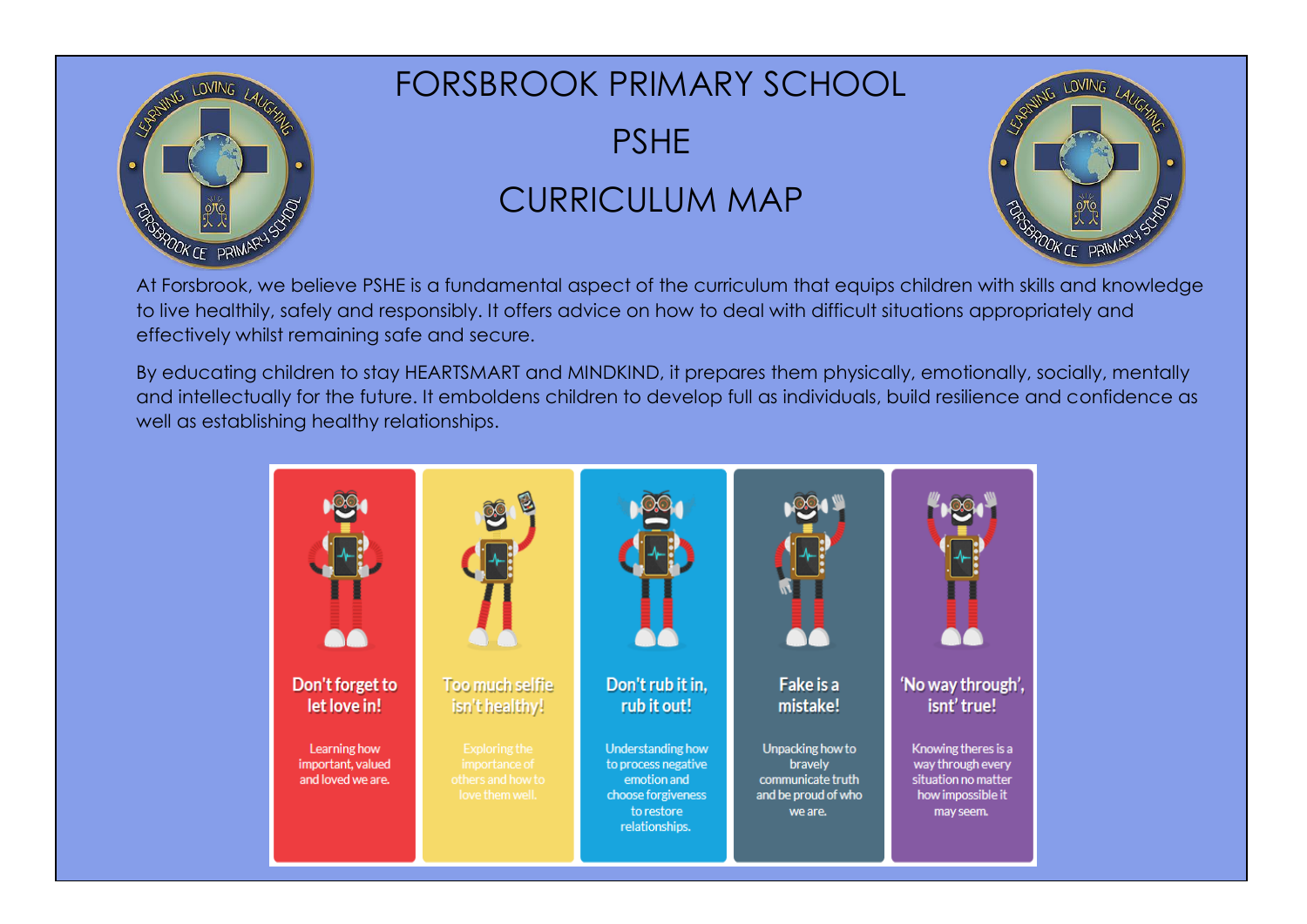| <b>EYFS</b>                                                              | <b>Lesson</b> 1                                                                                             | <b>Lesson 2</b>                                                                                  | <b>Lesson 3</b>                                                                                           | <b>Lesson 4</b>                                                                                  | Lesson 5                                                                                                           | Lesson 6                                                                                                          | Lesson 7                                                                                                |
|--------------------------------------------------------------------------|-------------------------------------------------------------------------------------------------------------|--------------------------------------------------------------------------------------------------|-----------------------------------------------------------------------------------------------------------|--------------------------------------------------------------------------------------------------|--------------------------------------------------------------------------------------------------------------------|-------------------------------------------------------------------------------------------------------------------|---------------------------------------------------------------------------------------------------------|
| Get<br><b>HEARTSMART</b>                                                 | <b>Boris' Beginnings</b><br><b>Boris the Robot</b><br>story-which voice<br>should he listen to?             | <b>Build-a-Boris</b><br>Make a robot from<br>junk                                                | <b>Boris Shapes</b><br>Make a robot from<br>2D shapes                                                     | Happy and you know<br>Song to demonstrate<br>different emotions                                  | <b>Boris face dough</b><br>Different emotions<br>using play dough                                                  | <b>Boris' Handing Hearts</b><br>Hear rewards for<br>children who are<br>caught being kind                         | <b>Heart Hunt</b><br>Looking for hidden<br>hearts                                                       |
| <b>Don't Forget</b><br>to Let Love<br>$\ln$                              | <b>VIP Crowns</b><br>Design and make a<br>crown                                                             | Mirror, mirror<br>Describe self in mirror<br>and draw self-portrait                              | I am special because<br>$I$ am<br>Game to encourage<br>children to think<br>about why they are<br>special | I am special song<br>Children to suggest<br>reasons they are<br>special                          | <b>Fingerprint tree</b><br>Looking at<br>uniqueness of<br>fingerprints                                             | Who am I?<br>Children to find<br>different objects they<br>like                                                   | All about me ball<br>Circle time to tell<br>the other children<br>about yourself                        |
| <b>Too Much</b><br>Selfie Isn't<br><b>Healthy</b>                        | Boris' story<br>Who loves and<br>cares for Boris?<br>Who do you love<br>and care for?                       | My House<br>Who lives in your<br>house?                                                          | I love to<br>Discussion about who<br>you love and what<br>you love to do<br>together                      | Friendship web<br>Circe time to use<br>kind/encouraging<br>words about one<br>another            | A friend in need<br>Game about looking<br>out for and helping<br>friends in need                                   | <b>Bird Feeders</b><br>How can we love the<br>wildlife in our<br>garden?                                          | Thank you for<br>helping me<br><b>Thanking members</b><br>of the school<br>community for their<br>help  |
| Don't Rub It<br>In, Rub It<br>Out                                        | <b>Super Friends</b><br>Discussing what<br>makes a super<br>friend                                          | <b>Sharing Island Game</b><br>Game to encourage<br>sharing and<br>cooperation                    | Robots and<br><b>Mechanics</b><br>Listening to<br>instructions and<br>cooperating with one<br>another     | I am a kind friend<br>Helping children find<br>simple ways to be<br>kind to each other           | <b>Grumpy Frog Story</b><br>Exploring saying sorry<br>through story                                                | <b>Emoji emotions</b><br>Encouraging children<br>to describe how they<br>are feeling using<br>emojis              | Listen to me<br>Game to<br>encourage children<br>to listen to one<br>another                            |
| <b>Fake Is A</b><br><b>Mistake</b>                                       | <b>Boris and the</b><br><b>Scrapman's lies</b><br>Children to<br>differentiate<br>between lies and<br>truth | Cheer up Boris!<br>Write or draw a<br>postcard for Boris<br>using kind and<br>encouraging words  | Sorting words<br>Sorting words in kind<br>and unkind                                                      | The Truth according<br>to Arthur story<br>Talking about the<br>important of telling<br>the truth | <b>Animal Game-</b><br>thankful to be me<br>Pretending to be<br>something else is fun<br>but being me is<br>better | <b>Thankful Walk</b><br>Walk around school<br>to spot things children<br>are thankful for                         | <b>Thankful Heart</b><br>Circle time to think<br>about what the<br>children are<br>thankful for         |
| Get<br><b>MINDKIND</b><br>'No Way<br><b>Through</b><br><b>Isn't True</b> | I can challenge<br>Series of challenges<br>for children to<br>practise and<br>complete                      | With myI can<br>Describing different<br>things the children<br>can do with their<br>amazing body | Stuck!<br>Circle time to<br>consider what to do<br>when the children<br>are stuck                         | We're Going on a<br><b>Bear Hunt</b><br>Interactive retelling of<br>the story                    | <b>Road Blocks</b><br>Moving cars around<br>the mat by adhering<br>to the road signs                               | <b>Cup stack challenge</b><br>Challenge to see<br>how many cups the<br>children can stack<br>before they collapse | <b>Nuts and Bolts</b><br>Challenge the<br>children to match<br>the correct nuts to<br>the correct bolts |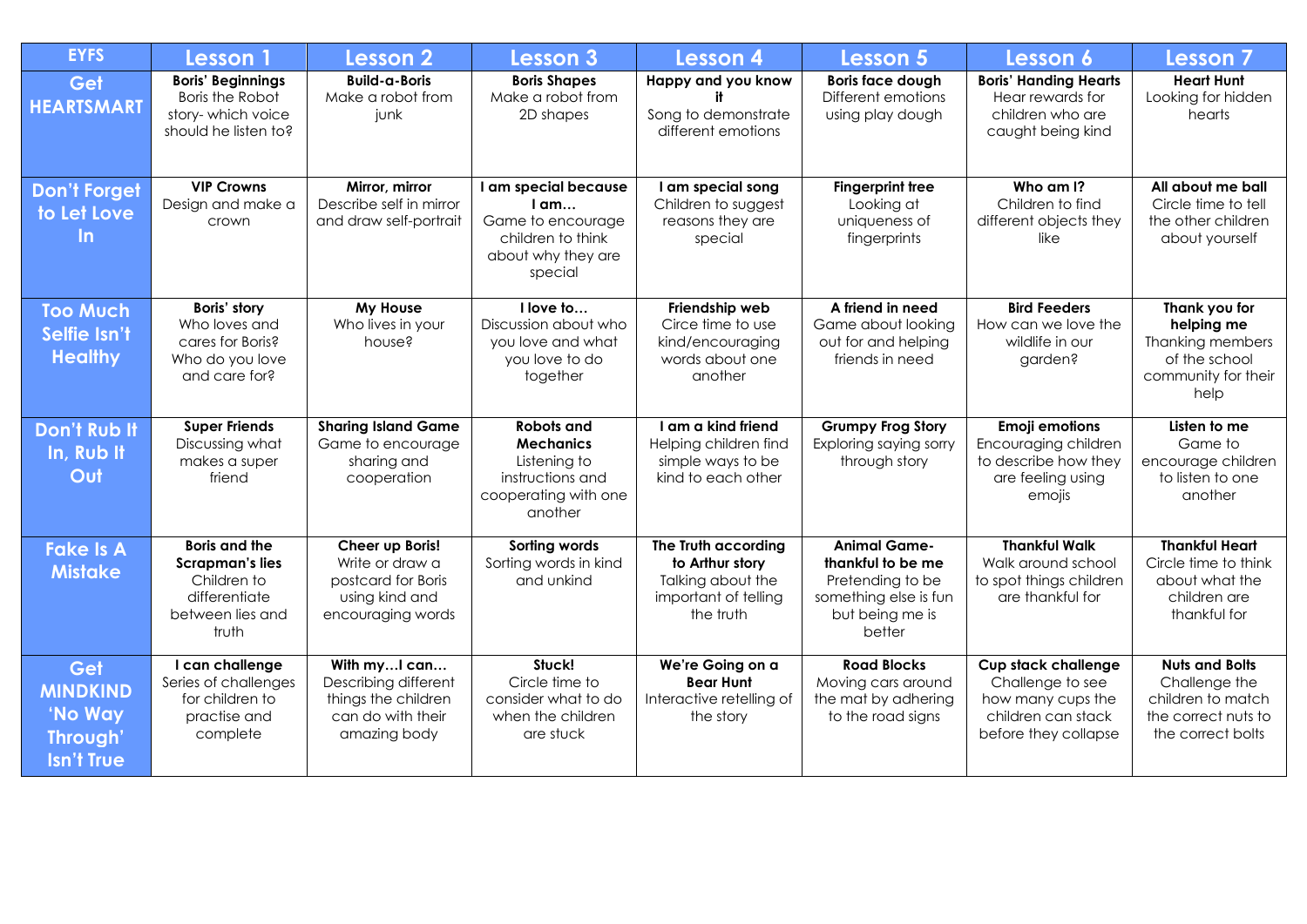| <b>YEAR 1</b>                                                      | <b>Lesson</b> | <b>Lesson 2</b>                                                                                                                                     | <b>Lesson 3</b>                                                                                       | <b>Lesson 4</b>                                                                               | <b>Lesson 5</b>                                                                              | Lesson 6                                                                                                | Lesson     |
|--------------------------------------------------------------------|---------------|-----------------------------------------------------------------------------------------------------------------------------------------------------|-------------------------------------------------------------------------------------------------------|-----------------------------------------------------------------------------------------------|----------------------------------------------------------------------------------------------|---------------------------------------------------------------------------------------------------------|------------|
| Get<br><b>HEARTSMART</b>                                           |               | Power<br>in positive and negative<br>ways                                                                                                           | <b>Feelings Bingo</b><br>How we can use our power Understanding our emotions                          | What goes in, must come<br>out - Worms!<br>What we put in our hearts is<br>what comes out     | Guess Who?<br>Who we are grateful for in<br>our class and why                                | Money, Money, Money<br>How people get money                                                             |            |
| <b>Don't Forget</b><br>to Let Love In                              |               | Love Map<br>Identifying special people<br>and how they show us love                                                                                 | <b>Truth or Lies</b><br>Differentiating between<br>truths and lies about us                           | <b>Would you Rather?</b><br>Game of preference                                                | <b>Thankful Tree</b><br>Listing things we are<br>grateful for                                | Looking After Me<br>Ways to take care of<br>ourselves everyday                                          |            |
| <b>Too Much</b><br>Selfie Isn't<br><b>Healthy</b>                  |               | <b>Who's Missing?</b><br>Developing an awareness<br>of our surroundings and the<br>people around us                                                 | The Smartest Giant in Town<br>How can we help others?<br>How have others helped<br>US?                | Who Looks After Me?<br>Who looks after us? How<br>can we show them our<br>appreciation?       | <b>Teamwork - Monsters</b><br><b>University</b><br>Working as a team to reach<br>an end goal | <b>Helping Boris</b><br>Discussing simple rules to<br>help keep us safe online                          |            |
| Don't Rub It In,<br><b>Rub It Out</b>                              |               | <b>Goldilocks and Baby Bear</b><br>Thinking about the motive<br>behind our behaviour, how<br>our behaviour affects others<br>and how to make amends | <b>Forgiveness Fizz</b><br>Discussion around how<br>forgiveness can help hard<br>situations disappear | <b>Chalk faces</b><br>Different ways we can<br>handle negative emotions<br>effectively        | <b>Disappointed</b><br><b>Robots</b><br>Exploring different ways to<br>Handle disappointment | <b>Builders and</b><br>Wreckers<br>How the words we use can<br>build others up or knock<br>them down    | Reflection |
| <b>Fake Is A</b><br><b>Mistake</b>                                 |               | The Best Me<br>Being yourself is the best<br>you, you can be                                                                                        | Don't Hide What's Inside!<br>Don't hide your true<br>thoughts and feelings                            | <b>Mask Making</b><br>Thinking about who we can<br>trust to talk to when we are<br>sad or mad | <b>Telephone Whispers</b><br>How small lies can have a<br>big impact                         | <b>Energy Detectives</b><br>Looking for signs of energy<br>and thinking about ways to<br>conserve it    |            |
| Get<br><b>MINDKIND</b><br>'No Way<br>Through' Isn't<br><b>True</b> |               | <b>Mission Possible</b><br>Learning from our<br>experiences and trying<br>again                                                                     | <b>Tummy Talk</b><br>Trusting our instincts. Good<br>secrets v bad secrets                            | <b>Seeds of Potential</b><br>There is potential in all of us                                  | <b>Hearts that Dream</b><br>Creating Dream boards to<br>capture our hopes and<br>dreams      | Love a lot, Miss a lot<br>Circle time and activity<br>around people, animals<br>and things we have lost |            |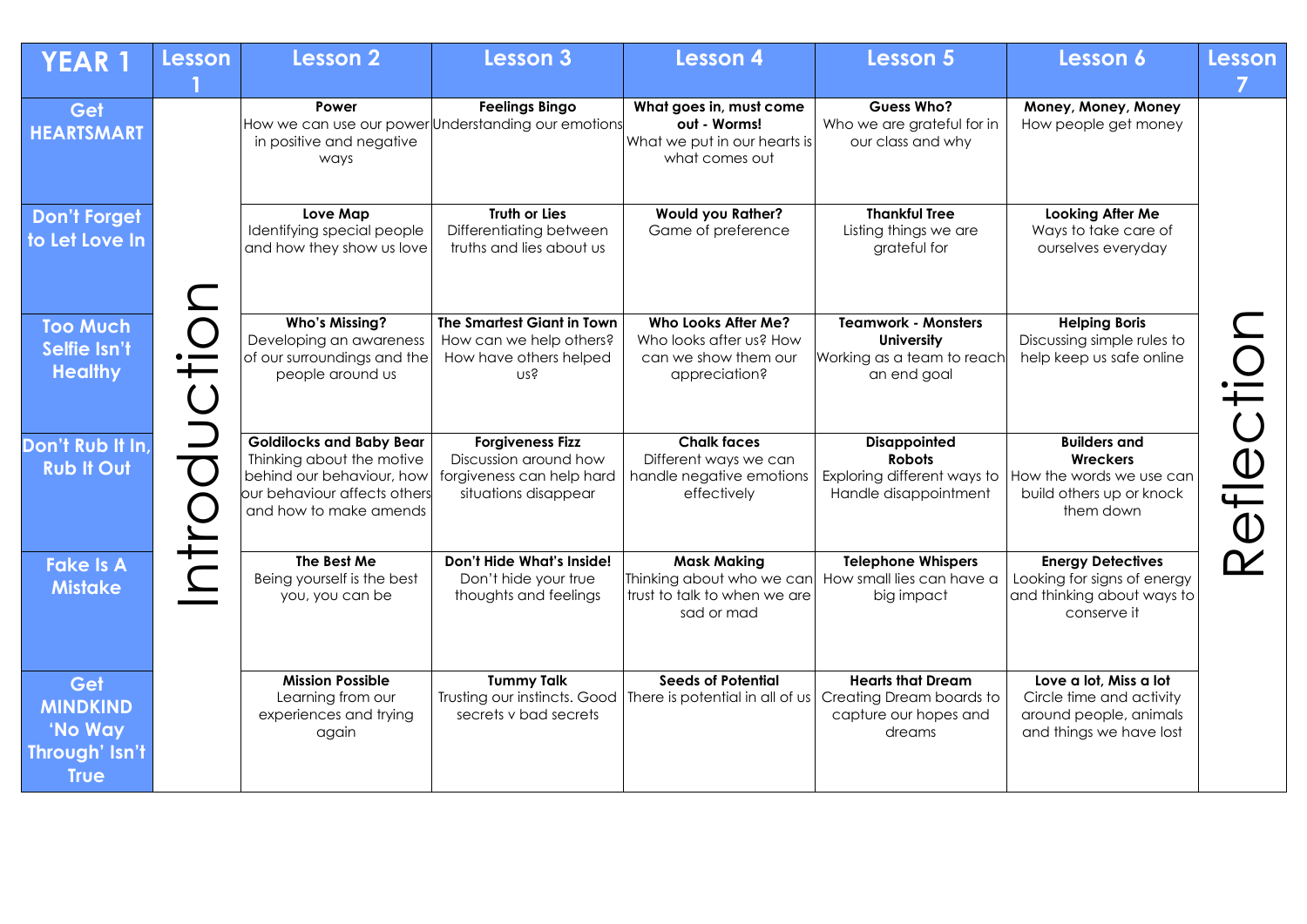| <b>YEAR 2</b>                                                      | <b>Lesson</b>     | Lesson 2                                                                                              | Lesson 3                                                                                        | Lesson 4                                                                             | Lesson 5                                                                             | Lesson 6                                                                                                                    | <b>Lesson</b> |
|--------------------------------------------------------------------|-------------------|-------------------------------------------------------------------------------------------------------|-------------------------------------------------------------------------------------------------|--------------------------------------------------------------------------------------|--------------------------------------------------------------------------------------|-----------------------------------------------------------------------------------------------------------------------------|---------------|
| Get                                                                |                   | <b>Power Plus</b>                                                                                     | <b>Heart Decisions</b>                                                                          | <b>Bright Hearts</b>                                                                 | <b>Happy Snappy</b>                                                                  | <b>Marshmallow Test</b>                                                                                                     |               |
| <b>HEARTSMART</b>                                                  |                   | Describing how we can<br>use our power in positive<br>and negative ways                               | Considering<br>the reputations<br>we would like to have                                         | What is in our hearts, is<br>played out in our<br>words and actions                  | Looking for things we<br>are grateful for                                            | Learning that there is a<br>choice in spending<br>and saving                                                                |               |
| <b>Don't Forget</b>                                                |                   | I am cubes                                                                                            | <b>Trash or Truth Learning</b>                                                                  | <b>Meaning of my Name</b>                                                            | <b>Boundin</b>                                                                       | Heartbeat-                                                                                                                  |               |
| to Let Love In                                                     |                   | Recognising and<br>celebrating our<br>strengths and ways<br>in which we are<br>all unique             | to differentiate between<br>the truths and lies that<br>we hear or speak<br>about ourselves     | Writing an acrostic poem<br>for your name<br>by selecting words that<br>describe you | Discussion around<br>how being thankful for<br>what we have,<br>changes our attitude | Noting the difference in<br>our heart rate<br>after physical activity.<br>Loving ourselves means<br>looking after ourselves |               |
| <b>Too Much</b>                                                    |                   | Spot the Difference                                                                                   | Secret Kindness Agents                                                                          | <b>Everyday Heroes Thinking</b>                                                      | We all Fit Together                                                                  | <b>HeartSmart on</b>                                                                                                        |               |
| Selfie Isn't<br><b>Healthy</b>                                     | il                | Be aware<br>of surroundings and the<br>people around you<br>by noticing differences                   | Looking for opportunities<br>to do something kind for<br>others                                 | about people who<br>look after us in<br>our community                                | Looking at how are we<br>the same and how we<br>are different                        | the Playground,<br><b>HeartSmart Online</b><br>Rules for keeping<br>safe online                                             |               |
| Don't Rub It In.<br><b>Rub It Out</b>                              | $\Box$<br>$\bf C$ | That's what Friends are<br>for (Shrek)<br>Saying sorry<br>and offering forgiveness<br>between friends | <b>Balloon Spoons</b><br>Demonstrating how<br>holding onto<br>unforgiveness can make<br>us feel | Let the Ouch<br>Out Reflecting on helpful<br>ways to deal with hurt                  | <b>Traffic Lights</b><br>emotion                                                     | <b>Crumpled Hearts</b><br>Ways to handle negative Demonstrating the conse<br>quences of teasing<br>or bullying              | Reflection    |
| <b>Fake Is A</b><br><b>Mistake</b>                                 |                   | <b>Grains of Sand</b><br>There never has and<br>never will be another<br>one of me                    | The Truth about Me<br>Not all the thoughts<br>we have about ourselves<br>are true               | Real is a Big Deal (pt 1)<br>Discussing how different<br>emotions feel               | Liar, Liar Candles on Fire<br>How lies have a habit of<br>coming back                | <b>HeartSmart Rules</b><br><b>Constructing HeartSmart</b><br>rules for the classroom                                        |               |
| Get<br><b>MINDKIND</b><br>'No Way<br>Through' Isn't<br><b>True</b> |                   | <b>Road signs</b><br>Finding alternative<br>solutions to problems                                     | <b>Ways to Say</b><br>Looking<br>at seemingly impossible<br>situations in different<br>ways     | <b>Rainbows from Rain</b><br>Overcoming challenges<br>and difficulties               | Get Back Up<br>Importance of getting<br>back up and trying<br>again                  | 'The Heart and the Bottle'<br>Unpacking a story<br>dealing with grief                                                       |               |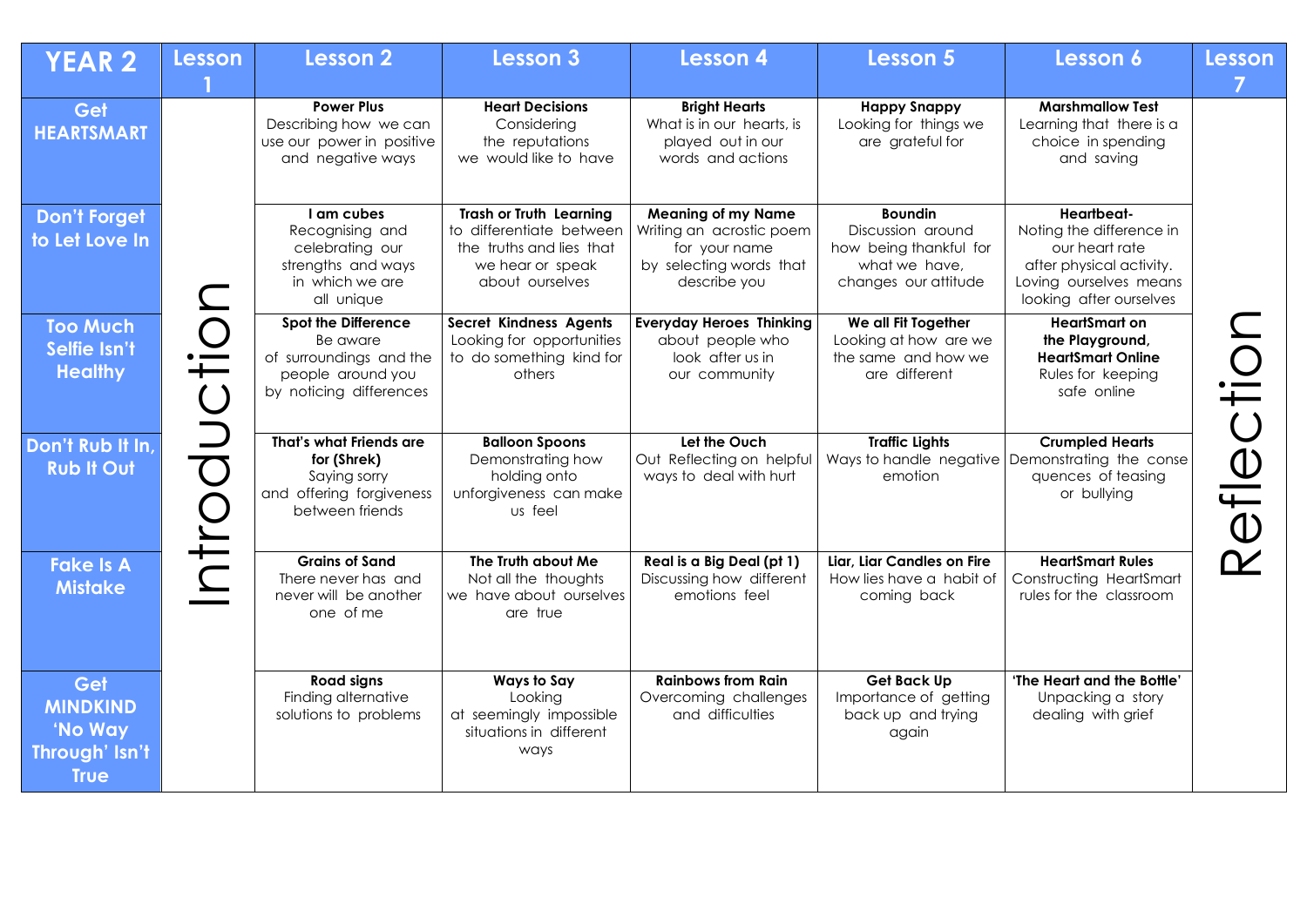| <b>YEAR 3</b>                                                      | <b>Lesson</b>                     | Lesson 2                                                                                                    | <b>Lesson 3</b>                                                            | <b>Lesson 4</b>                                                                            | Lesson 5                                                                                                 | Lesson 6                                                                                                 | <b>Lesson</b> |
|--------------------------------------------------------------------|-----------------------------------|-------------------------------------------------------------------------------------------------------------|----------------------------------------------------------------------------|--------------------------------------------------------------------------------------------|----------------------------------------------------------------------------------------------------------|----------------------------------------------------------------------------------------------------------|---------------|
| Get<br><b>HEARTSMART</b>                                           |                                   | <b>Batteries</b><br>Looking at ways we can<br>be positive (kind) and<br>negative (unkind) to<br>one another | Inside Out<br>Recalling memories<br>and associating<br>a feeling with them | <b>Guard your Heart</b><br>Thinking about things we<br>need to guard our<br>hearts from    | <b>Growing attitude</b><br>Listing things we are<br>grateful for and why                                 | <b>Need vs Want</b><br>Considering and<br>prioritising needs<br>and wants                                |               |
| <b>Don't Forget</b><br>to Let Love In                              |                                   | Wear it with pride<br>Learning to accept<br>the encouragement<br>given to us by others                      | Love is<br>Considering what love is<br>and what it isn't                   | Moana<br>Comparing 'Te Fiti'<br>before and after she 'let<br>love in'                      | My squad<br>Listing the people in<br>our lives we are grateful<br>for                                    | Love yourself<br>Making good choices to<br>keep our hearts healthy                                       |               |
| <b>Too Much</b><br>Selfie Isn't<br><b>Healthy</b>                  | Olto                              | Flip your phone<br>How can you<br>be #unselfie and<br>doing something kind for<br>others?                   | What's your emergency?<br>How to respond in an<br>emergency                | <b>Elizabeth Everest</b><br>Honouring others for<br>their kindness                         | No man is an island<br>Working together, listeni<br>ng to one another<br>and respecting other's<br>views | <b>Padlocked Privacy</b><br>Discussing why it is<br>important to keep<br>personal information<br>private |               |
| Don't Rub It<br>In, Rub It Out                                     | $\Box$<br>$\overline{\mathbf{C}}$ | Magic water<br>Demonstrating the<br>effects of saying sorry                                                 | Play it out<br>Considering different<br>ways to respond<br>to scenarios    | <b>Balloon blast</b><br>Demonstrating the<br>benefits of letting go of<br>hurt             | Marble Jar<br>Discussion around how<br>trust is built<br>and betrayed                                    | Who am I?<br>Recognising and<br>challenging stereotypes                                                  | Reflection    |
| <b>Fake Is A</b><br><b>Mistake</b>                                 | NTK                               | <b>Spot the Difference</b><br>The real me is the best<br>me                                                 | <b>Shame Detectives</b><br>Spotting shame and<br>replacing it with truth   | Real is a Big Deal (pt 2)<br>Discussion around<br>sharing your true feelings               | <b>Build on Truth</b><br>Importance of truth to<br>build strong friendships                              | <b>Heart Glasses</b><br>Looking for ways<br>to improve<br>the school environment                         |               |
| Get<br><b>MINDKIND</b><br>'No Way<br>Through' Isn't<br><b>True</b> |                                   | <b>Snakes and Ladders</b><br>Thinking<br>about progress (ladders)<br>and setbacks (snakes)                  | Imagine a Bright Future<br>Imagining 'What if' in a<br>positive way        | <b>David and Goliath</b><br>Overcoming challenges<br>and difficulties through<br>the story | <b>Dream Attitudes</b><br>Developing the right<br>attitudes to achieve<br>our dreams                     | <b>Embracing Change</b><br>How to manage change<br>well                                                  |               |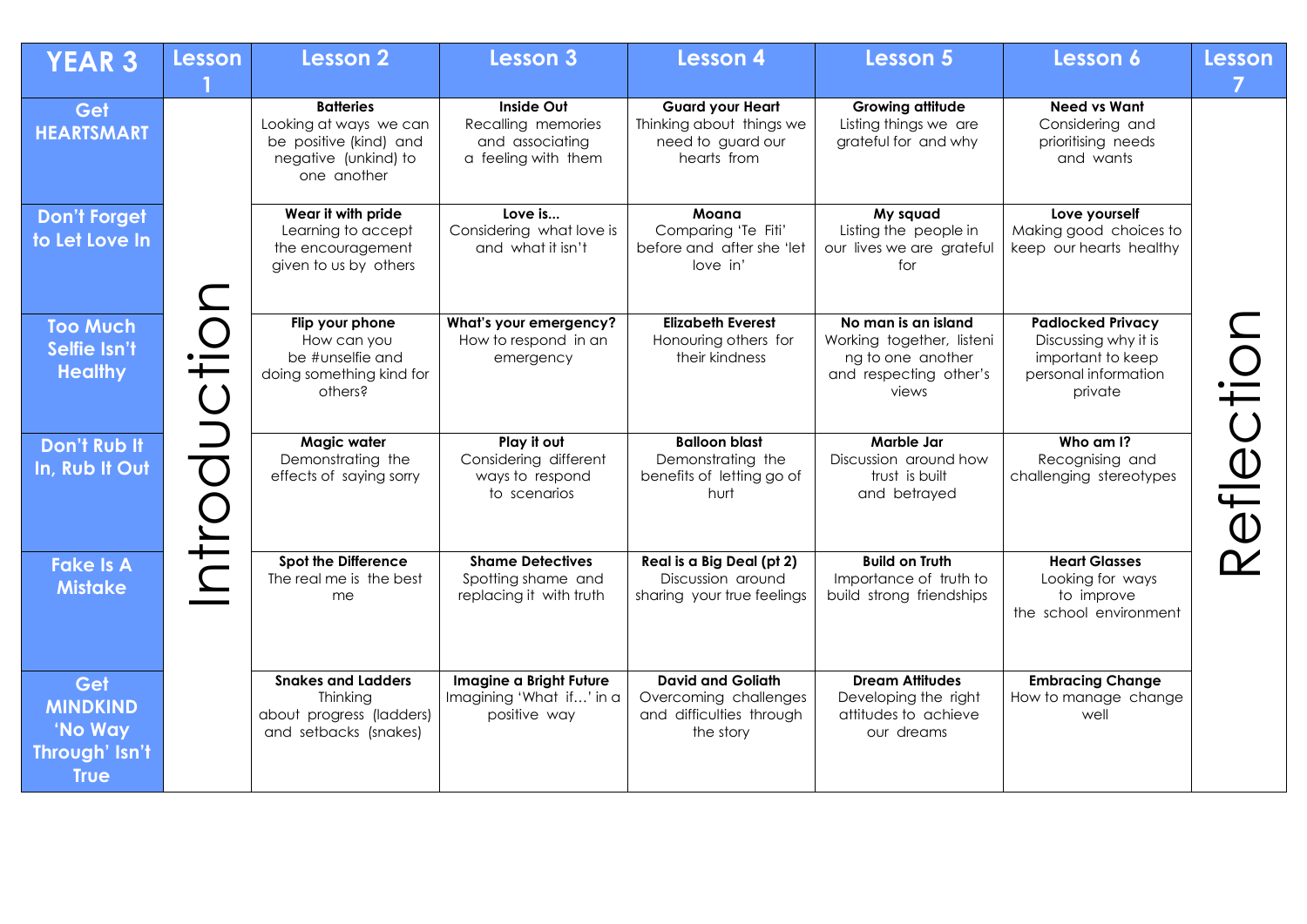| <b>YEAR 4</b>                                                      | <b>Lesson</b> | Lesson 2                                                                                                  | <b>Lesson 3</b>                                                                                                              | <b>Lesson 4</b>                                                                                                | <b>Lesson 5</b>                                                                                                                                           | Lesson 6                                                                                                              | <b>Lesson</b> |
|--------------------------------------------------------------------|---------------|-----------------------------------------------------------------------------------------------------------|------------------------------------------------------------------------------------------------------------------------------|----------------------------------------------------------------------------------------------------------------|-----------------------------------------------------------------------------------------------------------------------------------------------------------|-----------------------------------------------------------------------------------------------------------------------|---------------|
| Get<br><b>HEARTSMART</b>                                           |               | Words have power<br>Demonstrating<br>consequences of the<br>words we use<br>about ourselves<br>and others | <b>Making sense</b><br>Considering what<br>each sense helps us to<br>enjoy<br>and understand includin<br>g our 'heart sense' | Wily wolf<br>Thinking about and<br>discussing how we<br>know who we can trust                                  | Reap what you sow<br>Suggesting ways we can<br>grow<br>a desired characteristic<br>e.g. kindness                                                          | What is it worth?<br>Beginning to develop<br>the skills needed<br>to become<br>a critical consumer                    |               |
| <b>Don't Forget</b><br>to Let Love In                              |               | Heart to heart<br>Looking at ways we feel<br>loved                                                        | <b>Brilliant me ball</b><br>Celebrating our strengths<br>and achievements                                                    | One in a million<br>Comparing measureme<br>nts to determine<br>our uniqueness                                  | Don't agree with I don't<br>like me<br>Highlighting things about<br>our bodies we<br>are grateful for                                                     | Hands up!<br>Creating<br>a catchy rhyme/song<br>or rap to remind others<br>about the<br>importance of<br>hand washing |               |
| <b>Too Much</b><br>Selfie Isn't<br><b>Healthy</b>                  | ductic        | What's missing?<br>Being aware<br>of surroundings and<br>people around you                                | Guess my feelings<br>Suggesting<br>how someone is feeling<br>based on their<br>facial expressions<br>and body language       | Unseen heroes<br>Thinking about and<br>thanking the unseen<br>heroes of our<br>local community                 | <b>Teamwork makes</b><br>the dream work!<br>Recognising that we<br>sometimes need help<br>from others and working<br>together to achieve<br>a shared goal | <b>True Smartphone</b><br>Developing<br>an awareness of ways<br>to use mobile<br>phones and<br>tablets responsibly    | Reflection    |
| <b>Don't Rub It</b><br>In, Rub It Out                              | Intro         | <b>Saying sorry</b><br>Discussing ways to fix<br>broken friendships                                       | Pass through the pain<br>barrier<br>Discussing<br>what forgiveness is and<br>the value of forgiving<br>others                | Good stress, bad stress<br>Talking about different<br>types of stress and<br>ways to manage<br>negative stress | <b>First steps</b><br>How to bounce back<br>from mistakes                                                                                                 | Dare to be different<br>When dares are fun and<br>when they are<br>not. Thinking of ways to<br>say no to dares        |               |
| <b>Fake Is A</b><br><b>Mistake</b>                                 |               | Human BEings not<br><b>DOings</b><br>Celebrating one another<br>for who we are not<br>what we do          | <b>Voice of Love</b><br>Who speaks into our lives<br>and are they using the<br>voice of love?                                | <b>Speak Truth</b><br>Having the courage to<br>tell the truth isn't<br>always easy                             | <b>Hearts Unstuck</b><br>How feedback can help<br>us come unstuck and<br>grow                                                                             | <b>HeartSmart and the Law</b><br>Considering how the UK<br>laws fit into HeartSmart<br>principles                     |               |
| Get<br><b>MINDKIND</b><br>'No Way<br>Through' Isn't<br><b>True</b> |               | <b>Endurance Expedition</b><br>Thinking about the skills<br>and attitudes needed<br>to meet a challenge   | <b>Habits - Help or Hinder?</b><br>Considering the habits<br>we need to develop<br>or change to reach our<br>goals           | <b>Just Keep Swimming</b><br>How to persevere and<br>hold onto hope                                            | <b>Dreamers</b><br>Dreaming of the future                                                                                                                 | <b>Grieve Hard, Love Hard</b><br>Dealing with grief and<br>loss                                                       |               |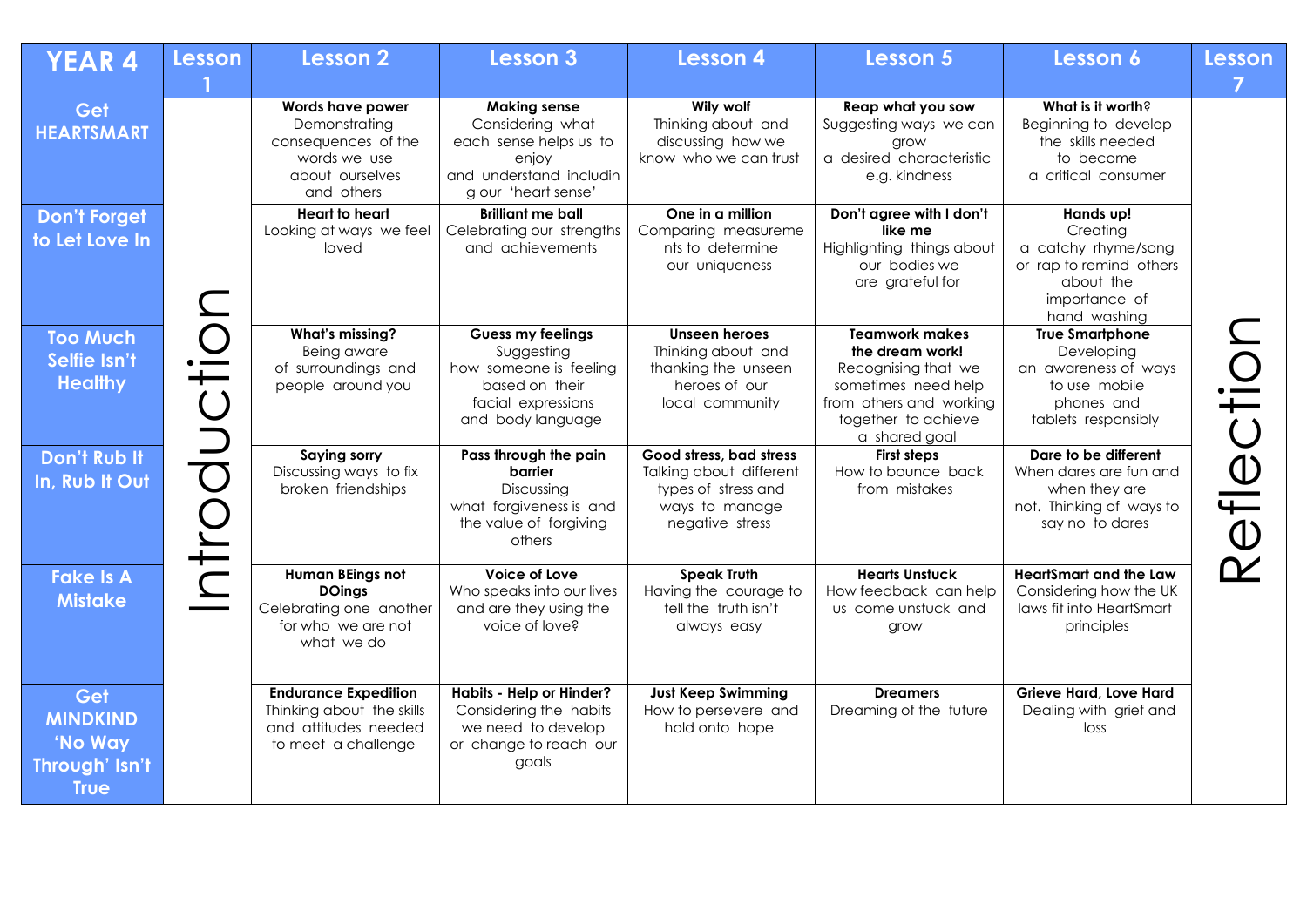| <b>YEAR 5</b>                                                      | <b>Lesson</b> | <b>Lesson 2</b>                                                                                             | <b>Lesson 3</b>                                                                                                        | <b>Lesson 4</b>                                                                                         | <b>Lesson 5</b>                                                                                                | Lesson 6                                                                                                                                           | <b>Lesson</b> |
|--------------------------------------------------------------------|---------------|-------------------------------------------------------------------------------------------------------------|------------------------------------------------------------------------------------------------------------------------|---------------------------------------------------------------------------------------------------------|----------------------------------------------------------------------------------------------------------------|----------------------------------------------------------------------------------------------------------------------------------------------------|---------------|
|                                                                    |               |                                                                                                             |                                                                                                                        |                                                                                                         |                                                                                                                |                                                                                                                                                    |               |
| Get<br><b>HEARTSMART</b>                                           |               | <b>Boss vs Leader</b><br>Considering how<br>powerful people<br>lead others                                  | Lion Heart<br>Describing the heart<br>reputation we would like                                                         | <b>Watch What You Watch</b><br>Watch<br>Discussing how to know<br>what we should<br>and shouldn't watch | <b>Letter of Thanks</b><br>Writing letters of thanks<br>to people who support<br>and encourage us              | <b>Allocating Resources</b><br>Recognising that<br>resources can be<br>allocated in different<br>ways and these choices<br>affect others           |               |
| <b>Don't Forget</b><br>to Let Love In                              |               | <b>Gunner</b><br>Making<br>the connection betwee<br>n Gunner's story and<br>Don't Forget to Let Love<br>In! | <b>Make the Right Voice</b><br>Choice<br>Considering the way the<br>words we listen to about<br>ourselves make us feel | <b>Unexpected Treasure</b><br>Discussing the different<br>ways we attach value<br>to things             | My Story<br>Recalling events of own<br>life<br>and significant people                                          | <b>Under Pressure</b><br>Thinking<br>about different sources<br>of pressure, including<br>from our friends.<br>and ways we<br>can respond          |               |
| <b>Too Much</b><br>Selfie Isn't<br><b>Healthy</b>                  | ductio        | <b>What About He/She?</b><br>Considering the impact<br>helping others has<br>for them and us                | <b>Read My Lips</b><br>Listening to what others<br>say                                                                 | <b>Honour</b><br>Thinking of people<br>who deserve<br>honour and<br>suggesting ways to<br>honour them   | <b>Great Groups</b><br>to investigate<br>the purpose and role of<br>different groups<br>(inc. pressure groups) | <b>Be Aware What You</b><br><b>Share</b><br>Developing<br>an awareness of what<br>you should and<br>shouldn't share online                         |               |
| Don't Rub It<br>In, Rub It Out                                     | <b>ntro</b>   | <b>Different Perspective</b><br>Developing simple<br>strategies to resolve<br>conflict                      | <b>Nelson Mandela</b><br>Describing<br>what Nelson Mandela's<br>life teaches<br>us about forgiveness                   | <b>Emotions don't drive!</b><br>How to handle our<br>emotions                                           | I did not I am<br>Discussing how we<br>respond to our<br>own mistakes                                          | <b>Bully Busting</b><br>Recognise bullying in all<br>its forms and thinking<br>about strategies to deal<br>with bullying                           | Reflection    |
| <b>Fake Is A</b><br><b>Mistake</b>                                 |               | No Need to Hide What's<br>Inside<br>Exploring how shame<br>can make us want to<br>hide how we really feel   | <b>Time to Get Real</b><br>How images we see<br>online and in the<br>media don't<br>always represent reality           | <b>Soft Shells</b><br>Knowing who we can<br>trust to be vulnerable<br>and open with                     | <b>Hearts</b><br>that Welcome Feedback<br>How feedback can help<br>us grow                                     | <b>Spot the Fake</b><br>Considering how fake<br>goods affect the UK                                                                                |               |
| Get<br><b>MINDKIND</b><br>'No Way<br>Through' Isn't<br><b>True</b> |               | Egg in Flask<br>Demonstrating that 'No<br>Way Through' isn't True!                                          | <b>Changing Attitudes</b><br>How to change our<br>attitudes to help us<br>believe 'No Way<br>Through' isn't True!      | <b>Hope Light</b><br>Looking at the power of<br>Hope and how it<br>can keep us going                    | <b>Pushing Limits Safely</b><br>Risk versus danger. How<br>can we safely go after<br>our dreams?               | Success isn't always what<br>you see<br>How the successes<br>we achieve on<br>the inside can often be<br>greater than those seen<br>on the outside |               |